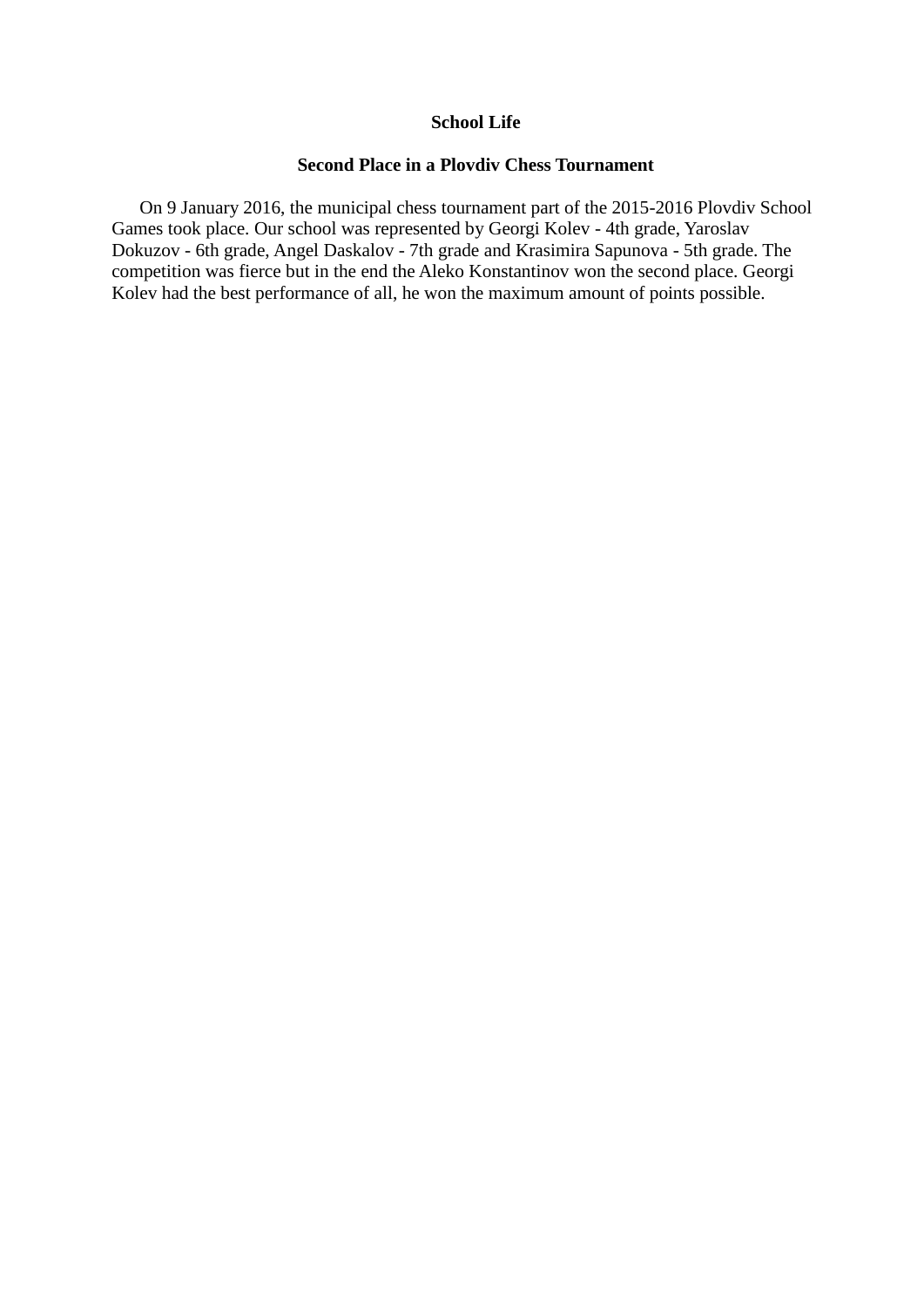# **I Read Because...**

/continued from Issue 143/

Books in many languages are written and translated in my homeland. Every book belongs to a certain genre - adventure, science fiction, crime and mystery, popular science and so on. I like most genres but I am particularly fond of adventure books. Last year I enrolled in the children's department of the Ivan Vazov Library and for the first time I got a glimpse of the magical world of fairy tales and adventure novels. The first book that I took from the library and read with great interest was *Bulgarian Folktales*, which made me think about how important is for us to tell the truth and how lies always get exposed.

The books which impressed me the most last year were: *Sans Famille*, *Emil of Lönneberga*, *Charlie and the Chocolate Factory*, *The Witches*, *Pippi Longstocking*, *Yan Bibiyan*, *Robinson Crusoe*, *Ancient Greek Myths and Legends*. What I really liked was that the authors of these books managed to narrate engrossing stories, full of adventures, interesting characters and events.

I love going to the library and visiting bookshops because in them I discover a new world that is colourful, diverse and fun, I love opening the covers of big, brightly-coloured books, from the pages of which animals, dinosaurs, space aliens or people belonging to ancient civilisations stare at me. And then, without realizing it, I embark with them on a long journey, through boundless universes and faraway planets, in deserts and in seas, in mountains and in plains.

Every evening before I fall asleep, I take a book in my hands and start reading. This is my time - the time when I forget about school and I immerse myself in the marvellous world of adventures. I often fall asleep with a book in my hands and I dream about the characters and their stories as if I am a part of the book.

After I finish a book, I always write down in my reading journal the things that have impressed me the most, so that I would be able to remember these emotions for longer.

I love reading because in books I find wisdom and knowledge, I learn from the characters' experiences and I become smarter, nicer and more diligent.

#### **Ivelina Lozanova, Class 5b**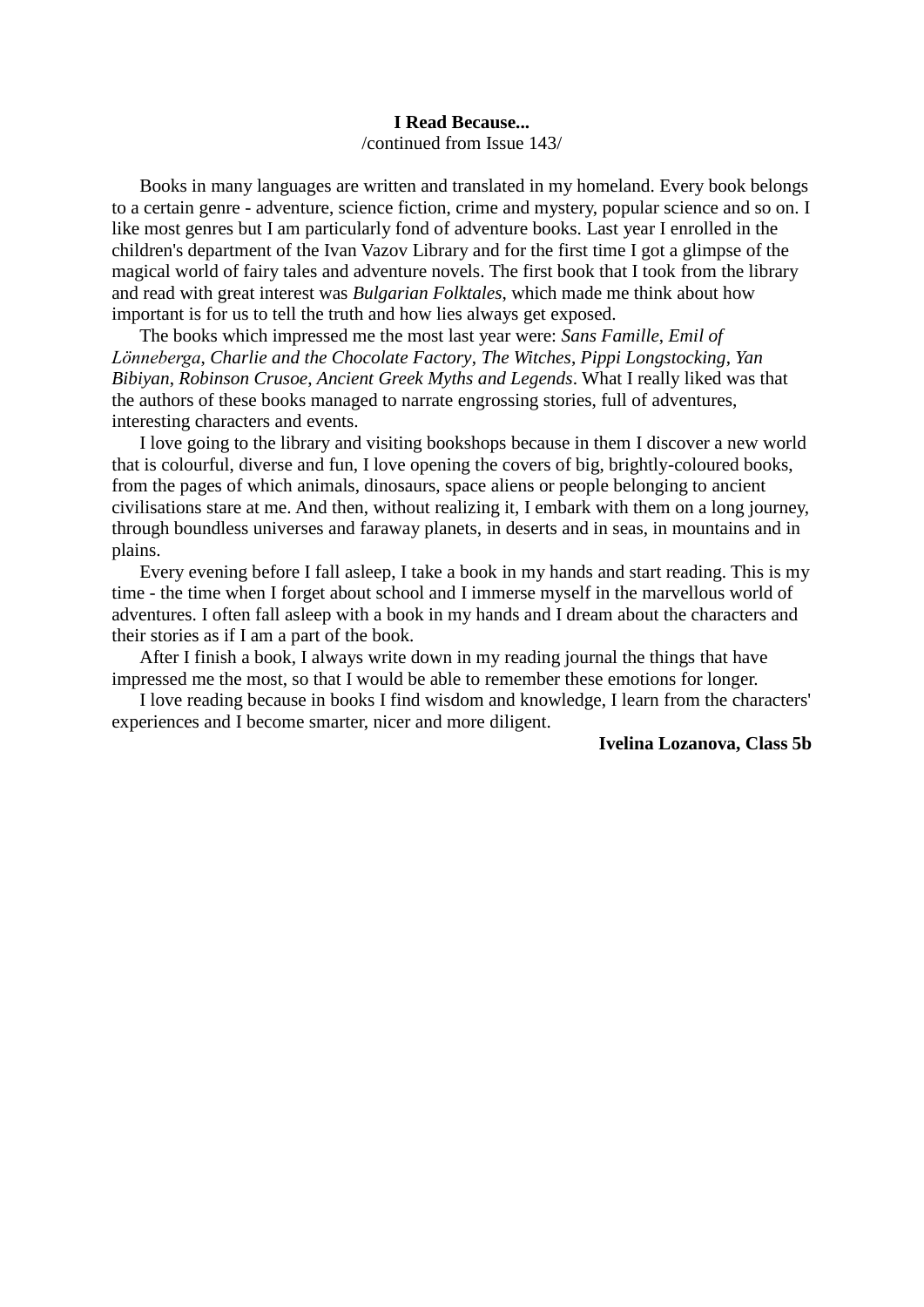I read because I find reading interesting and fun. My favourite genre is adventure and my favourite book is *Lassie*. Its author is the English writer Eric Knight.

The novel tells the story of the incredible friendship between a child and a dog. Despite finding herself more than a thousand kilometres away from the boy, Lassie, carried by her brave spirit, heads towards home. The rough collie travels that huge distance to get home to her owner. The brave dog even risks her life during the journey home. To me the story of Lassie's adventures shows the strength that friendship and love give us.

That's why I've read the book twice and would do it again with pleasure. I love reading because it is fun to grab a book and enter the world that its character inhabit. When you do that you can have fun together with the characters and at the same time learn valuable life lessons. Through books you can see the entire world and experience an endless amount of terrific adventures while sitting comfortably in your cosy room.

## **Zlatomir Angelov, Class 5b**